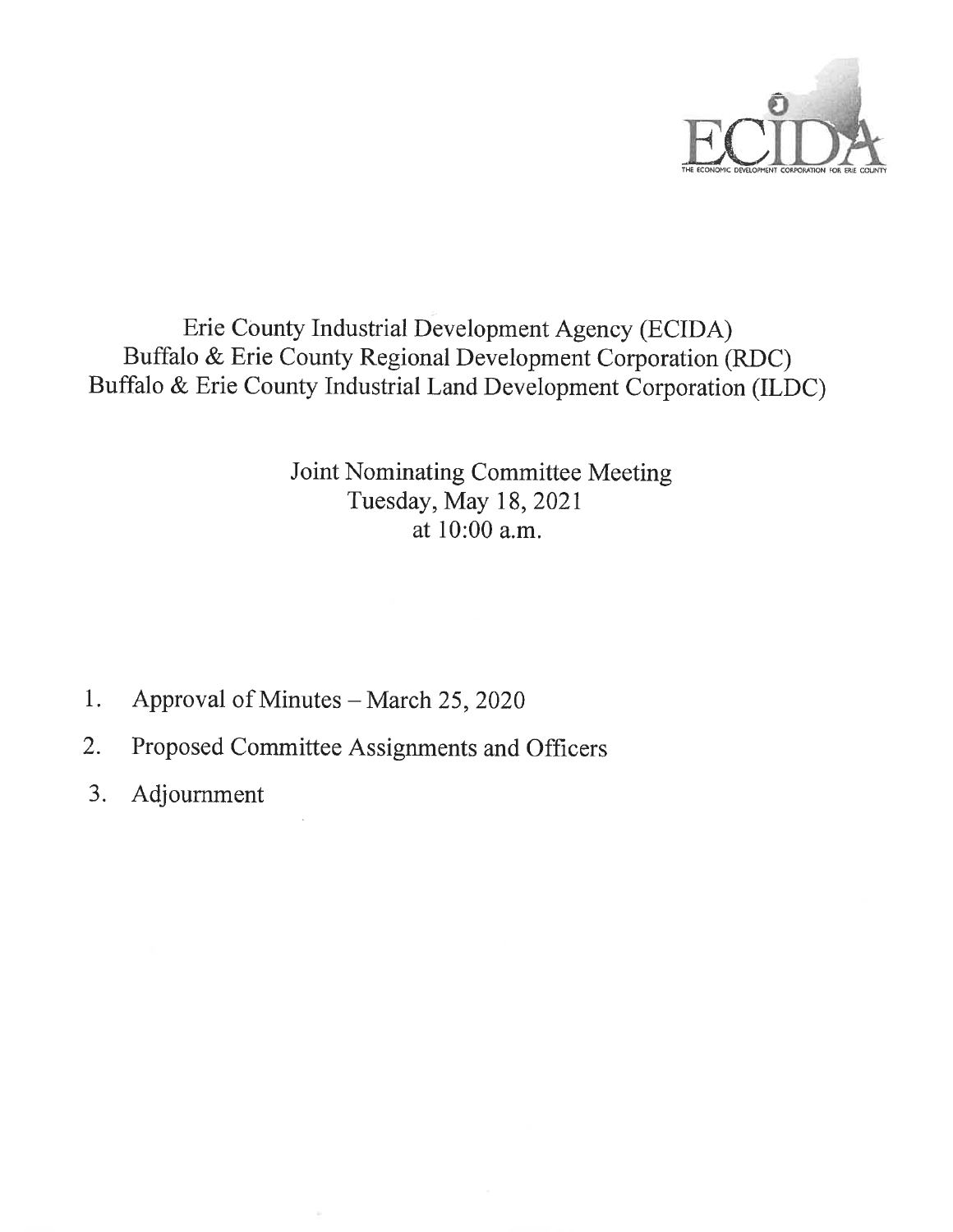#### MINUTES OF A JOINT MEETING OF THE NOMINATING COMMITTEES OF THE ERIE COUNTY INDUSTRIAL DEVELOPMENT AGENCY (ECIDA) **BUFFALO AND ERIE COUNTY REGIONAL** DEVELOPMENT CORPORATION (RDC) **AND BUFFALO AND ERIE COUNTY** INDUSTRIAL LAND DEVELOPMENT CORPORATION (ILDC)

| <b>DATE AND PLACE:</b> | March 25, 2020, at Erie County Industrial Development Agency (the<br>"ECIDA" or "Agency"), and held via phone conference                                |  |  |
|------------------------|---------------------------------------------------------------------------------------------------------------------------------------------------------|--|--|
| <b>PRESENT:</b>        | Dottie Gallagher, Richard Lipsitz, Jr. and Brenda W. McDuffie                                                                                           |  |  |
| <b>ABSENT:</b>         | Rev. Mark E. Blue and Hon. Mark C. Poloncarz                                                                                                            |  |  |
| <b>OTHERS PRESENT:</b> | Steve Weathers, Chief Executive Officer; John Cappellino,<br>Executive Vice President; and Robert G. Murray, Esq., General<br>Counsel/Harris Beach PLLC |  |  |
| <b>GUESTS:</b>         | None.                                                                                                                                                   |  |  |

There being a quorum present at 11:31 a.m., the Meeting of the Members of the Joint Nominating Committee of the Erie County Industrial Development Agency, Buffalo and Erie County Regional Development Corporation and the Buffalo and Erie County Industrial Land Development Corporation was called to order by Mr. Weathers who presided over the meeting in the absence of Chair Poloncarz.

#### **MINUTES**

The minutes of the May 21, 2019 Meeting of the Joint Nominating Committee were presented, and upon motion made by Ms. McDuffie, and seconded by Mr. Lipsitz, approval of the minutes was unanimously carried.

### PROPOSED COMMITTEE ASSIGNMENTS AND OFFICERS

Mr. Weathers reviewed the draft/proposed 2020-2021 ECIDA/RDC/ILDC board committees and officers.

Ms. Gallagher moved and Ms. McDuffie seconded, to approve of the proposed 2020-2021 ECIDA/RDC/ILDC board committees and officers as presented by Mr. Weathers. Mr. Weathers called for the vote and the motion was unanimously approved.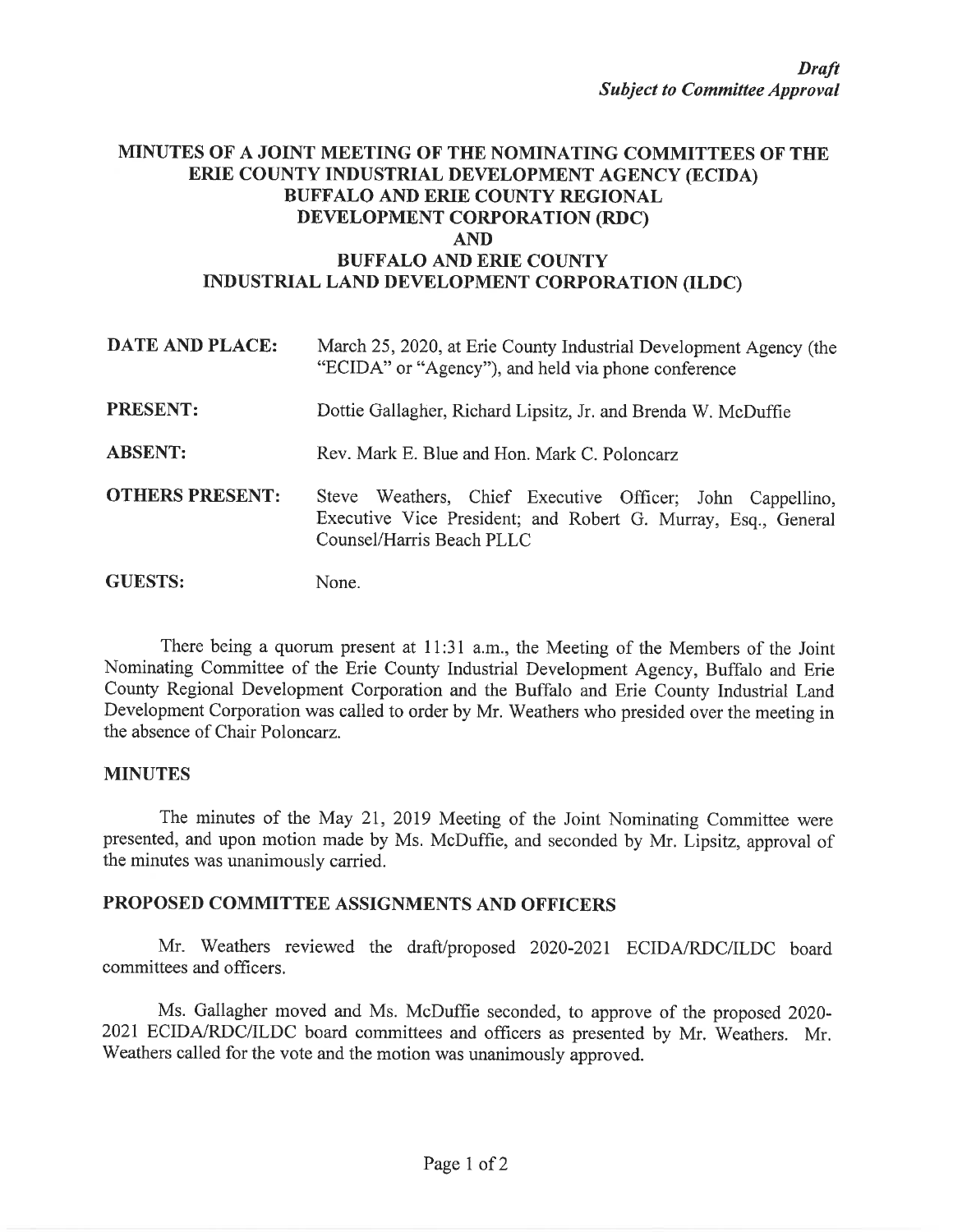Upon motion made by Mr. Lipsitz and seconded by Ms. McDuffie, and unanimously approved, the meeting was adjourned at 11:36 a.m.

Robert G. Murray, Secretary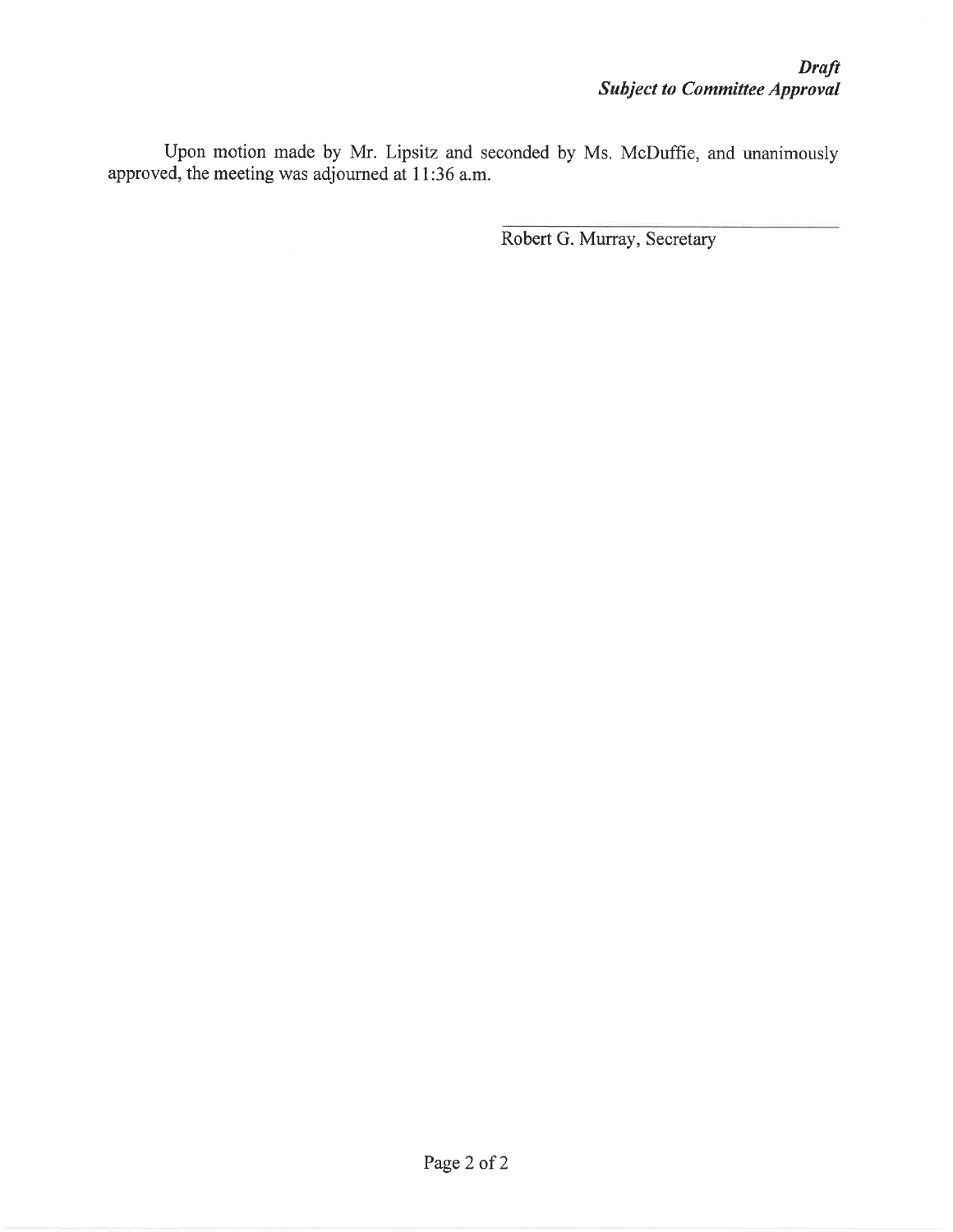## **2021-2022 Draft ECIDA/RDC/ILDC Board Committees & Officers**

| <b>Executive Committee</b><br>ECIDA/RDC | <b>Current Committee Members</b>         | <b>Proposed Committee Members</b>       |
|-----------------------------------------|------------------------------------------|-----------------------------------------|
| 7 Board members,                        | Chair - Brenda McDuffie (Chair)          | Chair - Brenda McDuffie (Chair)         |
| President & CEO, as                     | Vice Chair - Richard Lipsitz             | Vice Chair - Richard Lipsitz            |
| specified in By-Laws                    | County Executive - Hon Mark Poloncarz    | County Executive - Hon Mark Poloncarz   |
|                                         | Mayor Buffalo - Hon. Byron Brown         | Mayor Buffalo - Hon. Byron Brown        |
|                                         | Hon. Joseph Emminger (Chair, RDC Loan    | Hon. Joseph Emminger (Chair, RDC        |
|                                         | Committee)                               | Loan Committee)                         |
|                                         | Glenn Nellis - (Representing the Finance | Glenn Nellis - (Representing the        |
|                                         | & Audit Committee)                       | Finance & Audit Committee)              |
|                                         | Hon. Darius Pridgen (Chair, Loan Write-  | Hon. Darius Pridgen (Chair, Loan Write- |
|                                         | Off)                                     | Off)                                    |
|                                         | President & CEO John Cappellino [non-    | President & CEO - John Cappellino       |
|                                         | voting                                   | [non-voting]                            |

| <b>Nominating Committee</b><br>ECIDA/RDC/ILDC | <b>Current Committee Members</b> | <b>Proposed Committee Members</b> |  |  |
|-----------------------------------------------|----------------------------------|-----------------------------------|--|--|
| Number of members not                         | Hon. Mark Poloncarz (Chair)      | Hon. Mark Poloncarz (Chair)       |  |  |
| specified in By-Laws                          | Rev. Mark Blue                   | Rev. Mark Blue                    |  |  |
| 1 Meeting a Year                              | Dottie Gallagher                 | Dottie Gallagher                  |  |  |
|                                               | Hon. Howard Johnson              | Howard Johnson                    |  |  |
|                                               | <b>Richard Lipsitz</b>           | <b>Richard Lipsitz</b>            |  |  |
|                                               | <b>Brenda McDuffie</b>           | Sister Denise Roche               |  |  |
|                                               | Sister Denise Roche              | Ken Schoetz                       |  |  |
|                                               | Ken Schoetz                      | <b>Renee Wilson</b>               |  |  |

| <b>Compensation Committee</b> | <b>Current Committee Members</b> | <b>Proposed Committee Members</b> |
|-------------------------------|----------------------------------|-----------------------------------|
| <b>ECIDA</b>                  |                                  |                                   |
| No by-law requirement         | Hon. Mark Poloncarz (Chair)      | Hon. Mark Poloncarz (Chair)       |
|                               | Denise Abbott                    | Rev. Mark Blue                    |
| 1-2 Meetings a Year           | Rev. Mark Blue                   | Dottie Gallagher                  |
|                               | Dottie Gallagher                 | <b>Richard Lipsitz</b>            |
|                               | <b>Richard Lipsitz</b>           | Sister Denise Roche               |
|                               | Sister Denise Roche              | Ken Schoetz                       |
|                               | Ken Schoetz                      | <b>Paul Vukelic</b>               |

| <b>Finance &amp; Audit</b>                                                                      | <b>Current Committee Members</b> | <b>Proposed Committee Members</b> |  |  |
|-------------------------------------------------------------------------------------------------|----------------------------------|-----------------------------------|--|--|
| Committee                                                                                       |                                  |                                   |  |  |
| ECIDA/RDC/ILDC                                                                                  |                                  |                                   |  |  |
| At least 3 Board members                                                                        | Michael Szukala (Chair)          | Michael Szukala (Chair)           |  |  |
| specified in By-Laws. Not less<br>than 3 independent members<br>per PAL.<br>3-4 Meetings a Year | Penny Beckwith (M&T)             | Penny Beckwith                    |  |  |
|                                                                                                 | Hon. Joseph Emminger*            | Brian Kulpa <sup>*</sup>          |  |  |
|                                                                                                 | Glenn Nellis*                    | Glenn Nellis <sup>*</sup>         |  |  |
|                                                                                                 | Paul Vukelic*                    | Paul Vukelic <sup>*</sup>         |  |  |
|                                                                                                 | William Witzleben (M&T)          | William Witzleben                 |  |  |
|                                                                                                 | (Vacant)                         | <b>Allison DeHonney</b>           |  |  |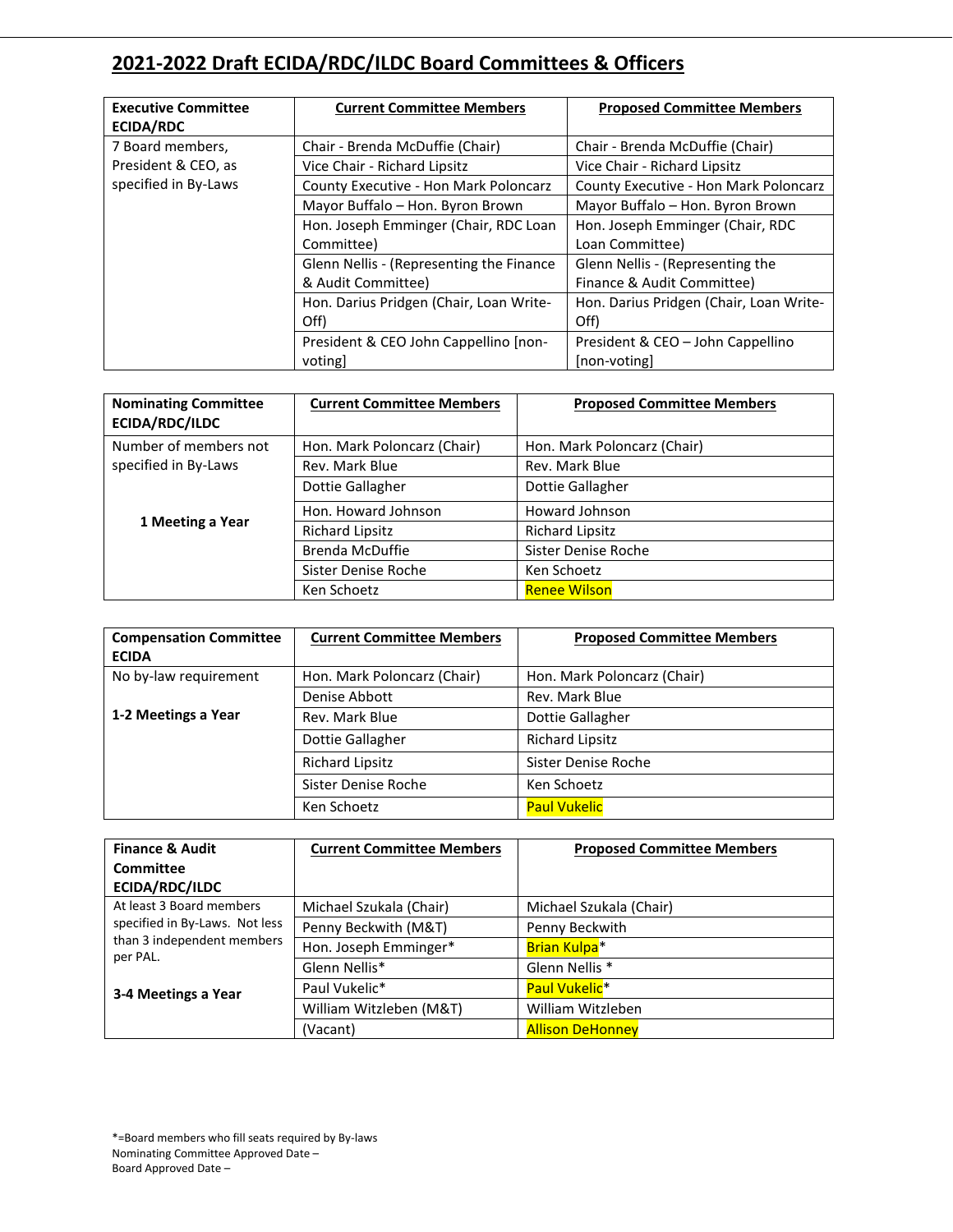# **2021-2022 Draft ECIDA/RDC/ILDC Board Committees & Officers**

| <b>Governance Committee</b><br>ECIDA/RDC/ILDC | <b>Current Committee Members</b> | <b>Proposed Committee Members</b> |  |  |
|-----------------------------------------------|----------------------------------|-----------------------------------|--|--|
|                                               |                                  |                                   |  |  |
| At least 3 Board members                      | Brenda McDuffie* (Chair)         | Brenda McDuffie* (Chair)          |  |  |
| specified in By-Laws. Not                     | Howard Johnson*                  | Howard Johnson*                   |  |  |
| less than 3 independent                       | Tyra Johnson*                    | Tyra Johnson*                     |  |  |
| members per PAL.                              | Hon. Brian Kulpa                 | <b>Mark Poloncarz</b>             |  |  |
|                                               | Ken Schoetz                      | Ken Schoetz                       |  |  |
| 1-2 Meetings a Year                           | David State                      | David State                       |  |  |
|                                               | Maria Whyte                      | Maria Whyte                       |  |  |
|                                               |                                  |                                   |  |  |

| <b>Loan Committee</b>   | <b>Current Committee Members</b> | <b>Proposed Committee Members</b> |  |  |
|-------------------------|----------------------------------|-----------------------------------|--|--|
| <b>ECIDA/RDC</b>        |                                  |                                   |  |  |
| By-Laws specify no more | Hon. Joseph Emminger (Chair)     | Hon. Joseph Emminger (Chair)      |  |  |
| than 5 members of the   | Denise Abbott                    | Denise Abbott                     |  |  |
| Policy Committee plus 2 | [City 2] Rebecca Gandour         | [City 2] Rebecca Gandour          |  |  |
| City members and 1      | [Other] Nancy LaTulip            | [Other] Nancy LaTulip             |  |  |
| County member           | [County 1] David McKinley        | [County 1] David McKinley         |  |  |
|                         | (Community Bank N.A.)            | (Community Bank N.A.)             |  |  |
| 6-12 Meetings a Year    | [Other] Michael Taylor (NYBDC)   | [Other] Michael Taylor (NYBDC)    |  |  |
|                         | [City 1] Royce Woods (Beverly    | [City 1] Royce Woods (Beverly     |  |  |
|                         | Gray Business Exchange Center)   | Gray Business Exchange Center)    |  |  |

| <b>Loan Write-off Committee</b><br>ECIDA/RDC/ILDC | <b>Current Committee Members</b> | <b>Proposed Committee Members</b> |  |
|---------------------------------------------------|----------------------------------|-----------------------------------|--|
| At least 3 Board members                          | Pridgen* (Chair)                 | Pridgen* (Chair)                  |  |
| specified in By-Laws                              | Penny Beckwith (M&T)             | Penny Beckwith (M&T)              |  |
|                                                   | Hon. Diane Benczkowski           | Hon. Diane Benczkowski*           |  |
| 1 Meeting a Year                                  | Tyra Johnson*                    | Tyra Johnson                      |  |
|                                                   | Ken Schoetz*                     | Ken Schoetz*                      |  |
|                                                   | William Witzleben (M&T)          | William Witzleben (M&T)           |  |